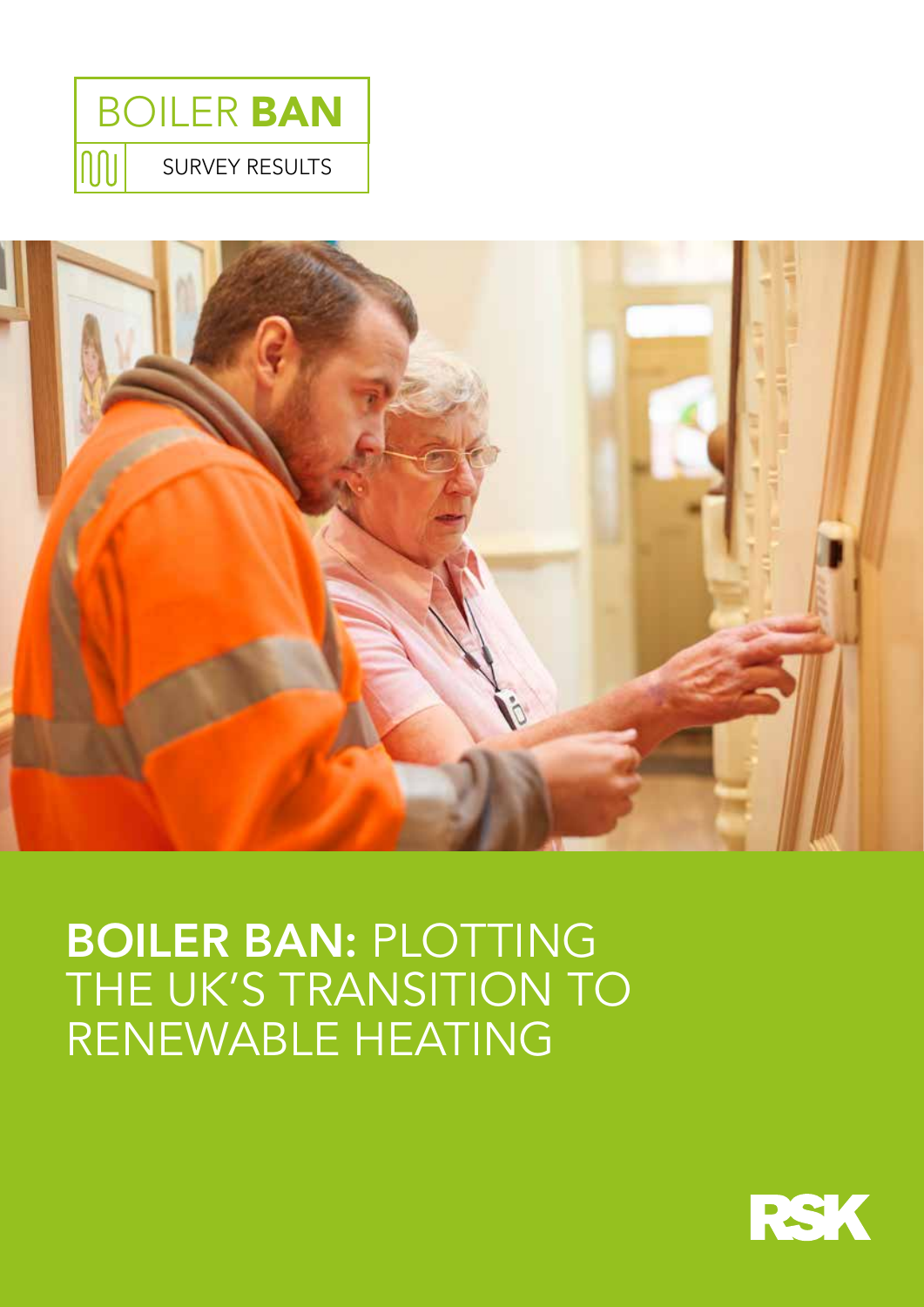MOST UK HOMEOWNERS ARE UNPREPARED FOR THE BAN ON GAS BOILERS SET TO BEGIN IN 2025, ACCORDING TO A NEW SURVEY COMMISSIONED BY THE RSK GROUP.

The responses, drawn from a diverse pool of 2106 homeowners, shed light on the scale of the challenge ahead for the British public as they prepare their homes and for the government as it rolls out this new legislation.

In 2019, the UK government set out a sustainability goal for the coming decades: net-zero emissions by the year 2050.<sup>1</sup> Central to this effort is the phasing out of gas heating systems, which currently form the largest contributor to the UK's carbon footprint. But this necessary transition presents a host of logistical obstacles.

Gas boilers emerged as the most common heating method in British homes during the 20th century, and they are still present in most households. Starting in 2025, gas boilers will be banned in new-build homes, and by 2035 the use of gas boilers in existing structures will also be banned. Almost two in five respondents (37%) did not know that the government has set a target that means gas-fired boilers will be banned in newly built homes from 2025, and installing new gas boilers in existing houses will also be banned by the mid-2030s.





To replace these boilers, homeowners will need reliable, efficient technology. The most practical current solution comes in the form of heat pumps, which draw heat from either the surrounding air or the ground below. Although alternative, hydrogen-based solutions are in development, they are not currently ready for public use, and current versions of the technologies still require hydrogen to be mixed with natural gas, thus making them counterproductive to the goal of net-zero emissions.

[1] https://www.gov.uk/government/news/uk-enshrines-new-target-in-law-to-slash-emissions-by-78-by-2035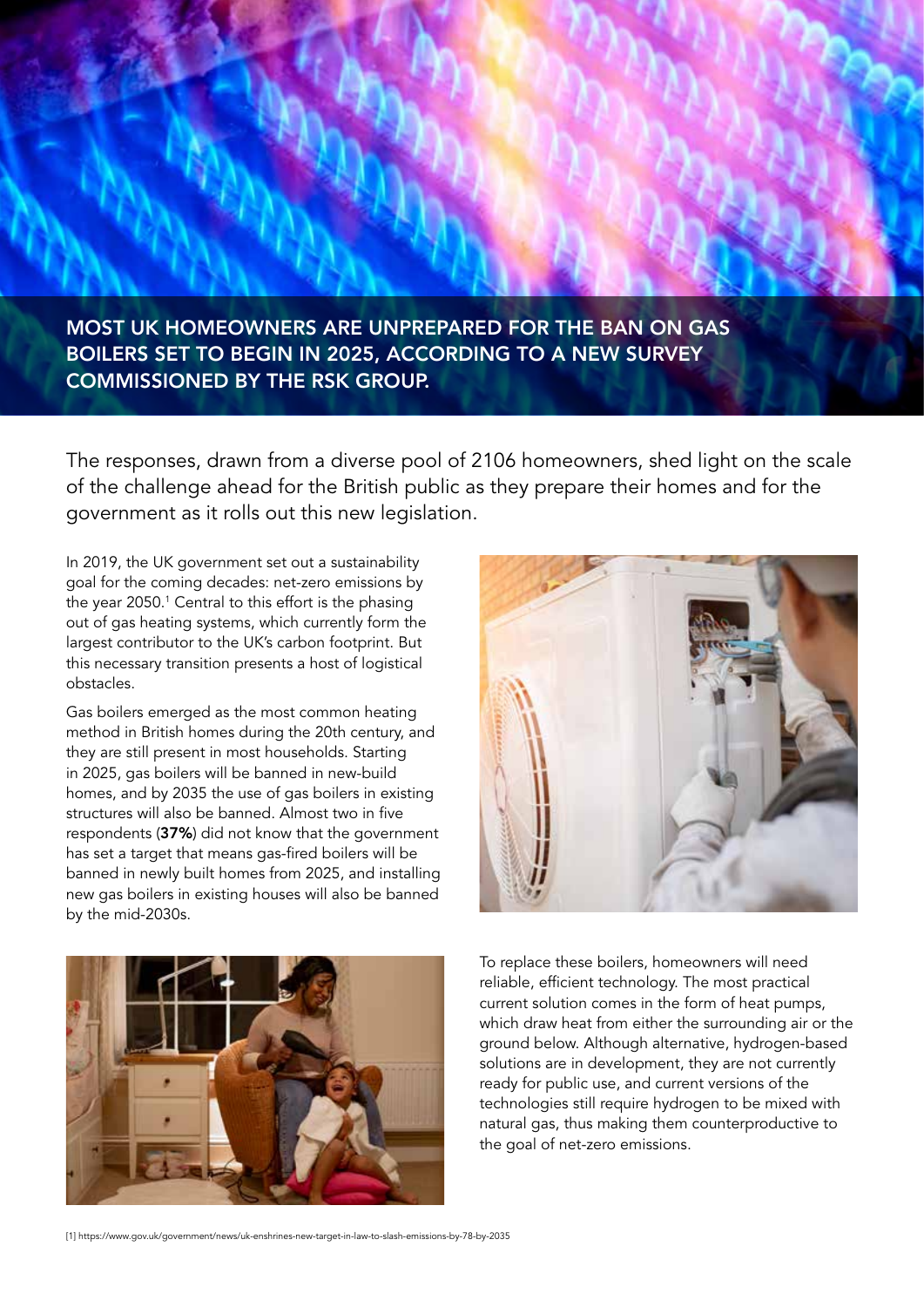

## MOST HOMEOWNERS ARE ENTHUSIASTIC ABOUT REDUCING THEIR CLIMATE IMPACT, BUT ARE TURNED OFF BY HIGH INSTALLATION COSTS

When it comes to the challenge of replacing gas boilers with environmentally friendly systems, heat pumps come out ahead. These survey results demonstrate the necessity of increased public awareness of both the problem itself and potential solutions.

The installation of sustainable heating solutions in Britain's homes is a crucial step in building a netzero future. In fact, gas-fired heating is the leading contributor to the UK's carbon emissions – information that came as a surprise to the majority of respondents, particularly those in younger age groups. Most participants entered with the assumption that air and road travel were primarily responsible for the UK's carbon output, and 76% of them described themselves as 'concerned' when this assumption was corrected.

Though the survey reveals a significant gap in public knowledge about the impact of gas boilers, sustainability advocates should also find encouragement in the results. The majority of homeowners surveyed were supportive, and even enthusiastic, about taking part in efforts to combat the climate crisis. For example, 81% of homeowners were willing to change the way they heated their homes to reduce their environmental impacts, and 77% said they were willing to consider new heating methods.

Most participants were theoretically willing to pay up front to install heat-pump systems, provided that their heating expenses decreased as a result. However, most respondents significantly underestimated

the cost of making the switch, and were daunted when they learned that the cost of installing an air source heat pump begins at £7000, and a ground source pump at £15,000 – figures that significantly outstripped their average estimate of £3289. Most respondents would require heavy financial inducements in the form of subsidies to afford such investments. They were also asked how much assistance they would need from the government to make this change; on average, they responded that they would require grants covering 46% of the costs to persuade them. This figure is much higher than the £4000 grant offered by England's current scheme. To make this vital transition possible for every Briton, the government urgently needs to increase its financial support; 79% of respondents said they would only install a heat pump if adequately supported by a government grant.

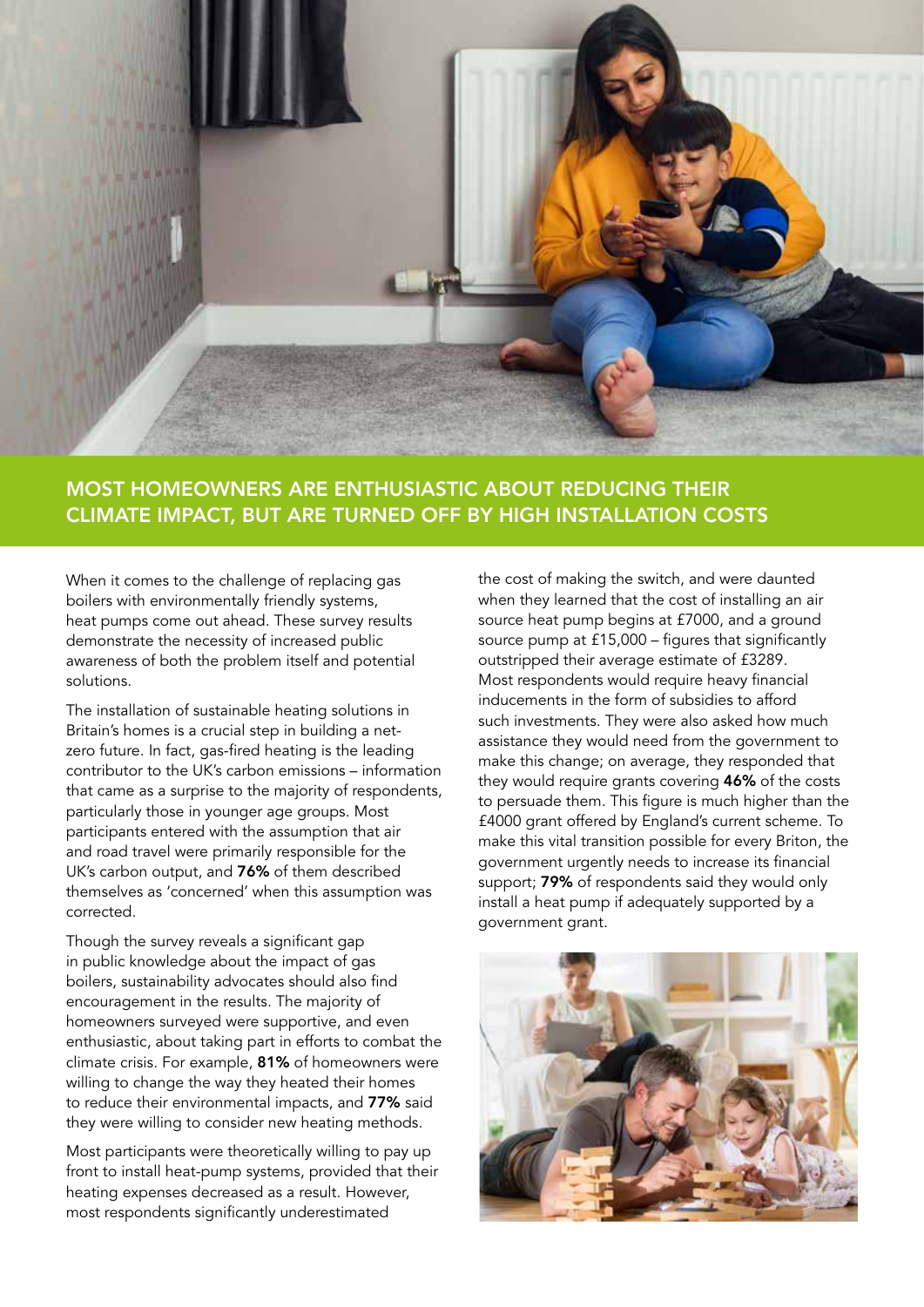

# AGE IS A MAJOR FACTOR IN RESPONDENTS' KNOWLEDGE BASE AND WILLINGNESS TO ADAPT THEIR BEHAVIOUR

Homeowners over the age of 45 were more likely than their younger counterparts to be aware of the impact of gas boilers on the UK's carbon emissions. When this misapprehension was corrected among the respondents, however, those in the younger age groups were more likely to describe themselves as 'concerned' or 'very concerned' than those in the older groups: the figures were 80% of 16–24-yearolds and 83% of 25–34-year-olds, compared with 74% of those over 55. It is possible that the higher level of concern comes, in part, from the element of surprise, as this was new information for so many of the younger respondents.

Younger homeowners tend to be more open to the installation of new heating systems than their older counterparts, at least in the abstract. Thus, 100% of 16–24-year-olds described themselves as willing to consider buying an alternative heating system; in comparison, the figure was 69% for those over 55. However, these answers were given before pollsters informed respondents of the estimated cost.

When informed of the cost, the willingness of participants tended to decrease across age groups, but the vast majority (87%) of those in the youngest group were still willing to foot the bill if their energy costs decreased. Two-thirds of those over 55 were also willing to make the switch; a lower proportion, certainly, but still a significant majority.

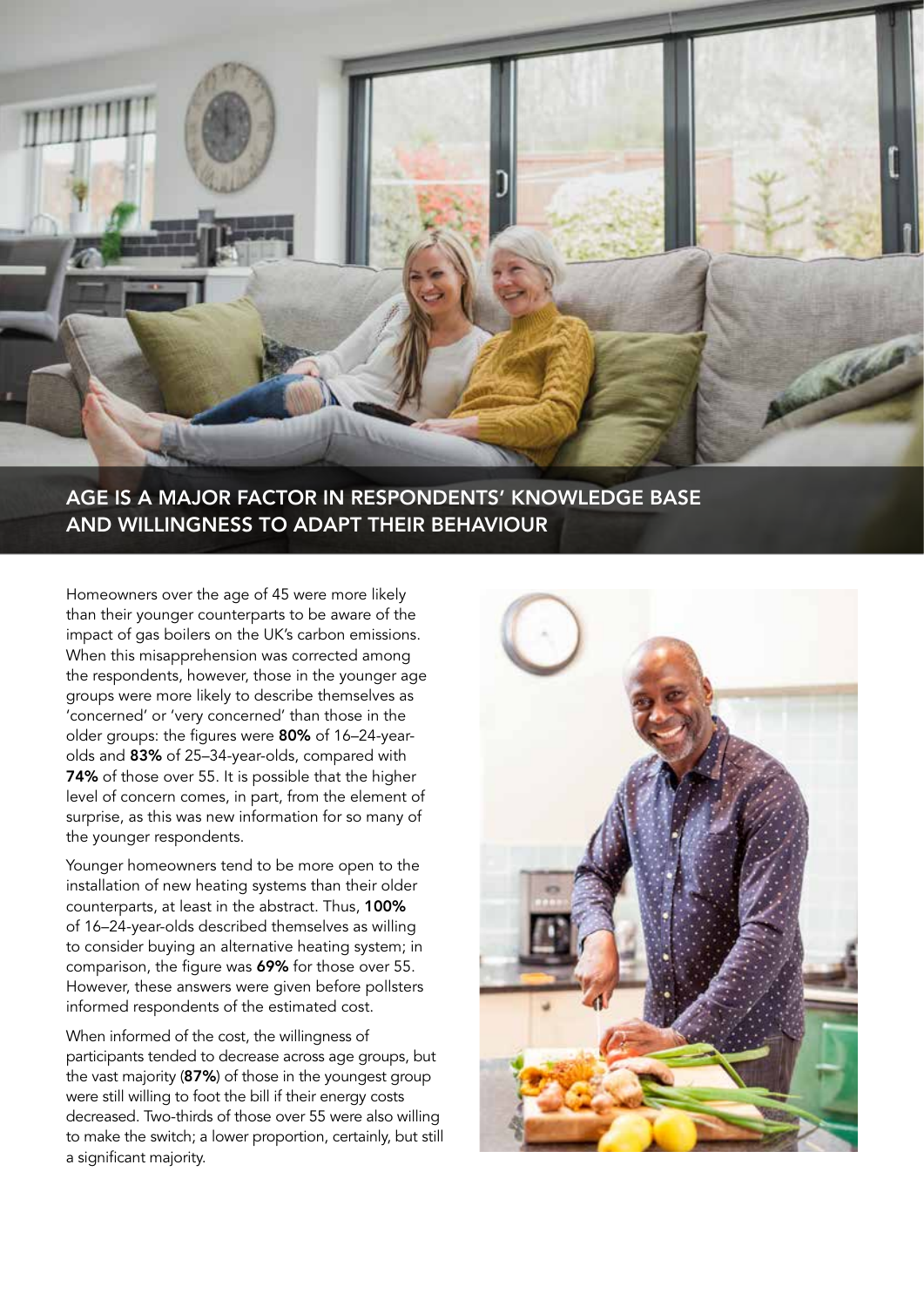

#### EXISTING SYSTEMS AND BUY-IN VARY BY REGION



Survey participants were selected from regions across Great Britain and Northern Ireland, and their responses were categorised by region. In some instances, pronounced regional variations emerged.

When it comes to the type of heating system used, respondents in almost every region used gas boilers to heat their homes, but with the notable exception of Northern Ireland, where gas boilers account for just 27% of heating systems. In contrast, 32% of homes featured electric storage heaters and another 29% relied on oil central heating.

Residents of Scotland and Greater London were most likely, at 80%, to express willingness to purchase a new system. Those surveyed in Wales were more reticent; 69% of them answered in the affirmative. Although this discrepancy is notable, it still indicates that the vast majority of respondents are open to a transition to zero-emissions heating solutions.

WHEN IT COMES TO THE TYPE OF HEATING SYSTEM USED, RESPONDENTS IN ALMOST EVERY REGION USED GAS BOILERS TO HEAT THEIR HOMES

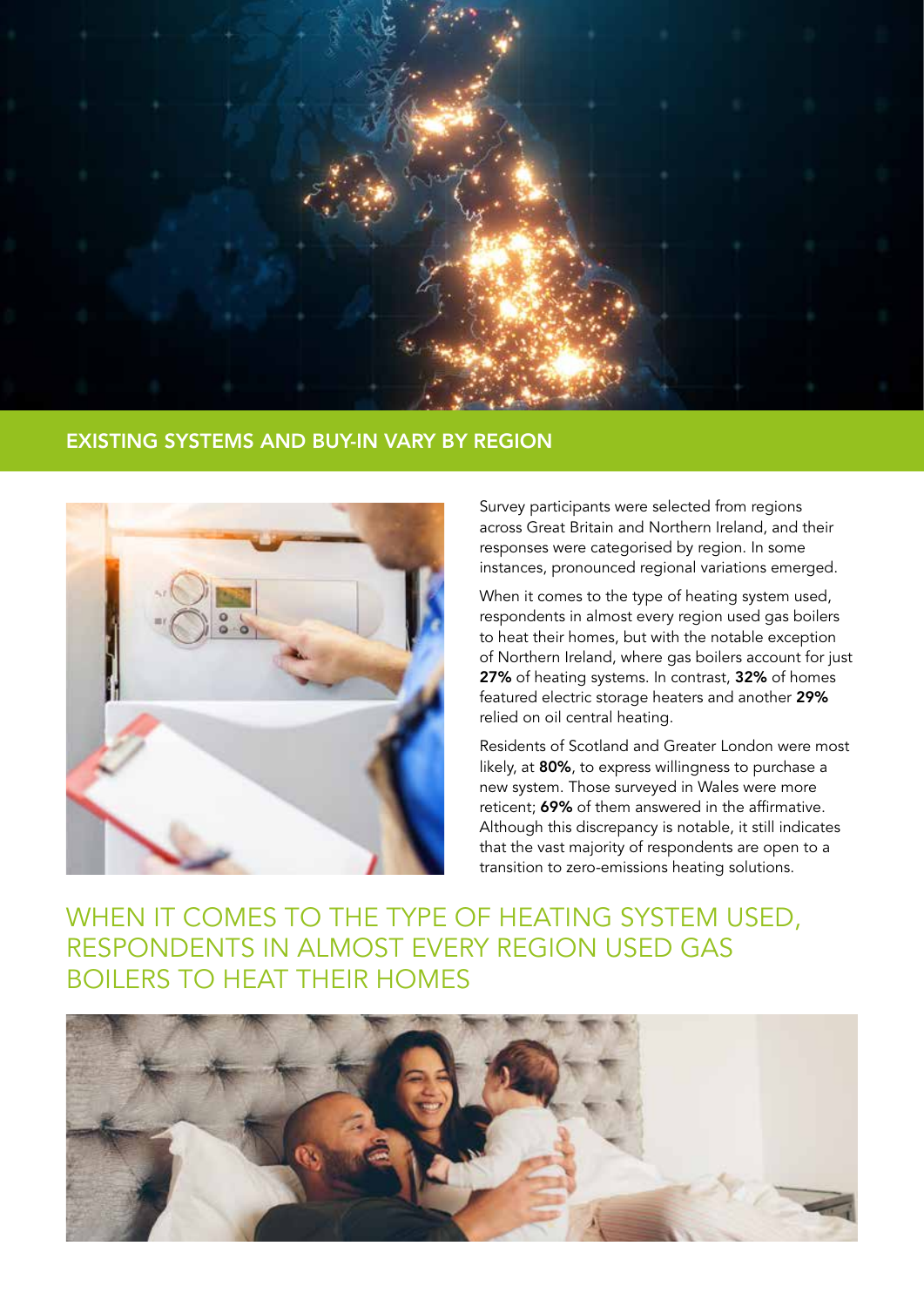

## IMPLEMENTATION OF NON-GAS HEATING SYSTEMS WILL REQUIRE INCREASED PUBLIC AWARENESS AND ASSISTANCE

The results of this survey provide reason for both confidence and concern. They paint a picture of a British public that is aware of the urgency of the climate crisis and eager to take action, but that also has an understandable reluctance – or a socioeconomic inability – to pay the thousands of pounds required to put new systems into effect.

The fact that so many respondents reacted with surprise to the ban itself, as well as the reasoning behind it, demonstrates that public information sharing is a crucial next step for obtaining full public support. And decision-makers should be aware that, for most British homeowners, the cost of a complete transition is the most significant barrier to full buy-in.

Because the impact of gas boilers is so catastrophic for the environment, the timeline for the transition to heat pumps is a tight one. Commercial property developers should begin planning now to implement new heat pumps in place of gas boilers, because they offer a safe, long-term solution for keeping Britain's families warm – and the planet safe and resilient – now, and for future generations.